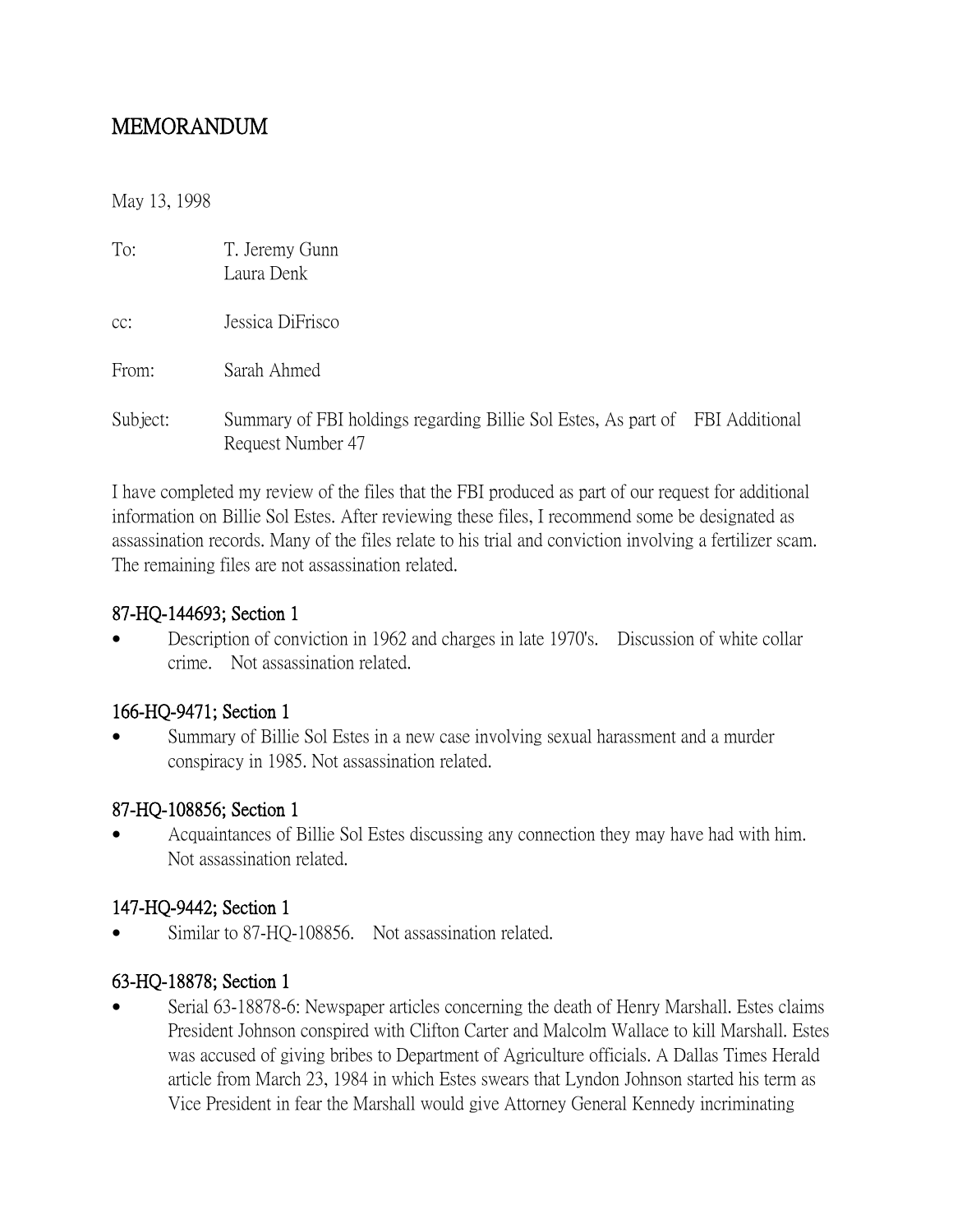evidence. Another Dallas Times Herald article from March 25, 1984 describing Estes refusal to testify if he had any knowledge on the Kennedy assassination.

- Serial 63-18878-4: A document which mentions Billie Sol Estes and the Kennedy assassination, but no direct connection is ever made.
- Serial 63-18878-2X5: Estes states he has information on seven homicides in Texas during the 1960's, including the assassination of President Kennedy.
- Serial 63-18878-2X1: Estes alludes to possible connections about President Lyndon Johnson and the assassination of President Kennedy.
- Serial 63-18878-2X: A letter to Assistant Attorney General Stephen S. Trott from Douglas Caddy, lawyer to Sol Estes concerning Estes knowledge on three Texan murders. He discusses specifics about his assassination theory.

# 9-HQ-41862; Section 1

 A phone tap on Mrs. Estes and a former employee of Billies Sol Estes. Not assassination related.

# 190-HQ-28870; Section 1

Billie Sol Estes requests to see his FBI files. Not assassination related.

# 29-HQ-28704; Section 1

 Serial 19: Billie Sol Estes is arrested and there is knowledge of his personal acquaintance with Vice President Johnson. A letter to Attorney General Kennedy is being prepared. This is dated March 20, 1962. This section covers the time period of March 28, 1961 to April 4, 1962. There is continuous coverage on Estes connection with Lyndon Johnson, Department of Agriculture officials, and his influence in the Democratic Party.

# 29-HQ-28704; Section 238

Serials 5198-5275: Not assassination related.

# 29-HQ-28704; Section 239

 Serial 5327: A newspaper article from "The Midland Reporter-Telegram". There are two articles dated February 20, 1964. One of the articles is a summation of Robert L. Oswald testifying and the other article describes the Jack Ruby trial.

# 29-HQ-28704; Section 240

Serials 5331-5450: Not assassination related.

# 29-HQ-28704; Section 241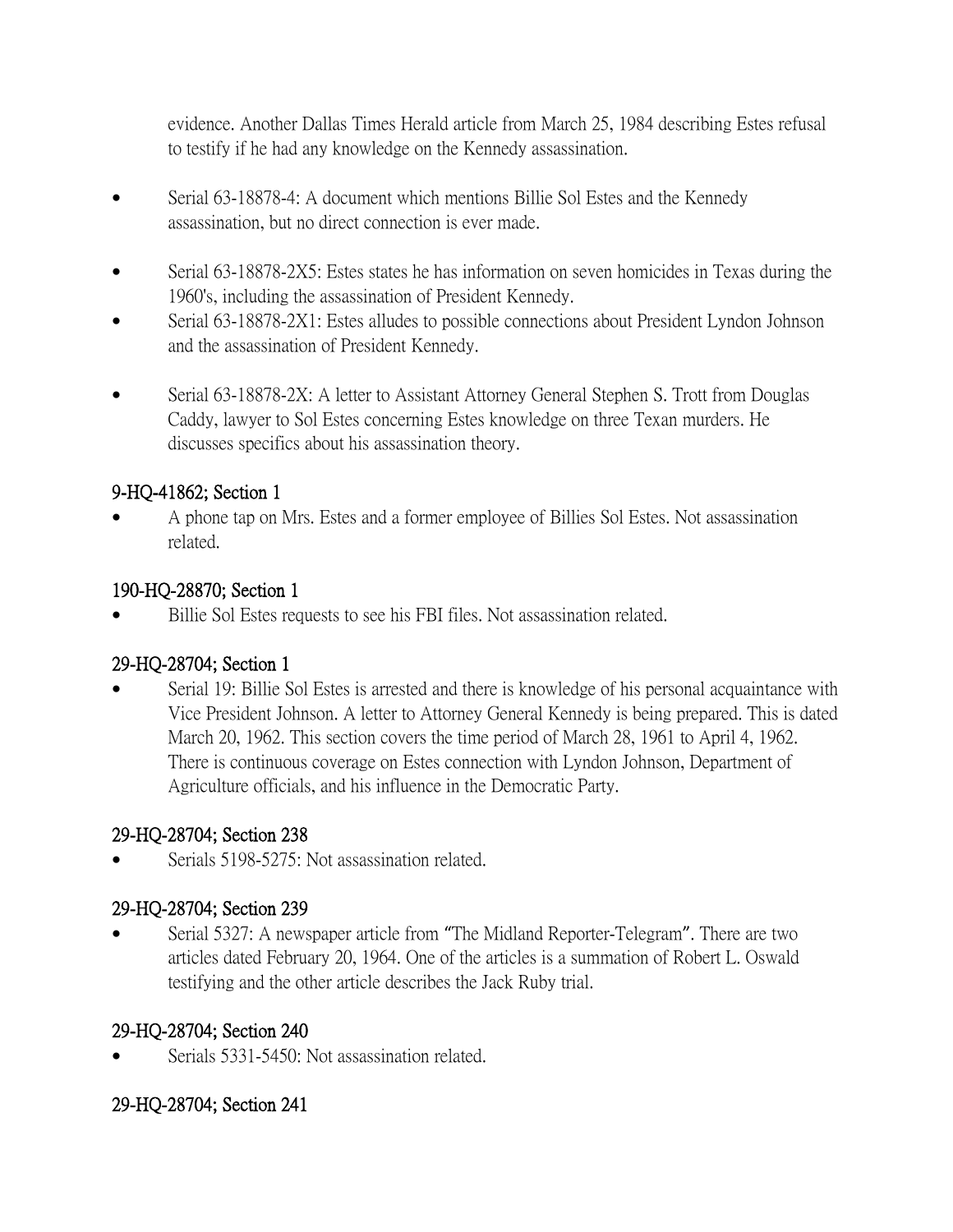Serial 5487: Estes is shaken up over the suicide of an associate or shaken up by fear after the assassination of President Kennedy. May 5, 1924.

### 29-HW-28704; Section 242

Serials 5495-5570: Not assassination related.

### 29-HQ-288704; Section 243

Serials 5571-5656: Not assassination related.

### 29-HQ-28704; Section 244

• Serials 5657-5701: Not assassination related.

### 29-HQ-28704; Section 245

• Serials 5702-5746: Not assassination related.

### 29-HQ-28704; Section 246

• Serials 5747-5833: Not assassination related.

### 29-HQ-28704, Section 248

Serials 5896-5931: Not assassination related.

# 29-HQ-28704; Section 249

• Serials 5932-5956: Not assassination related.